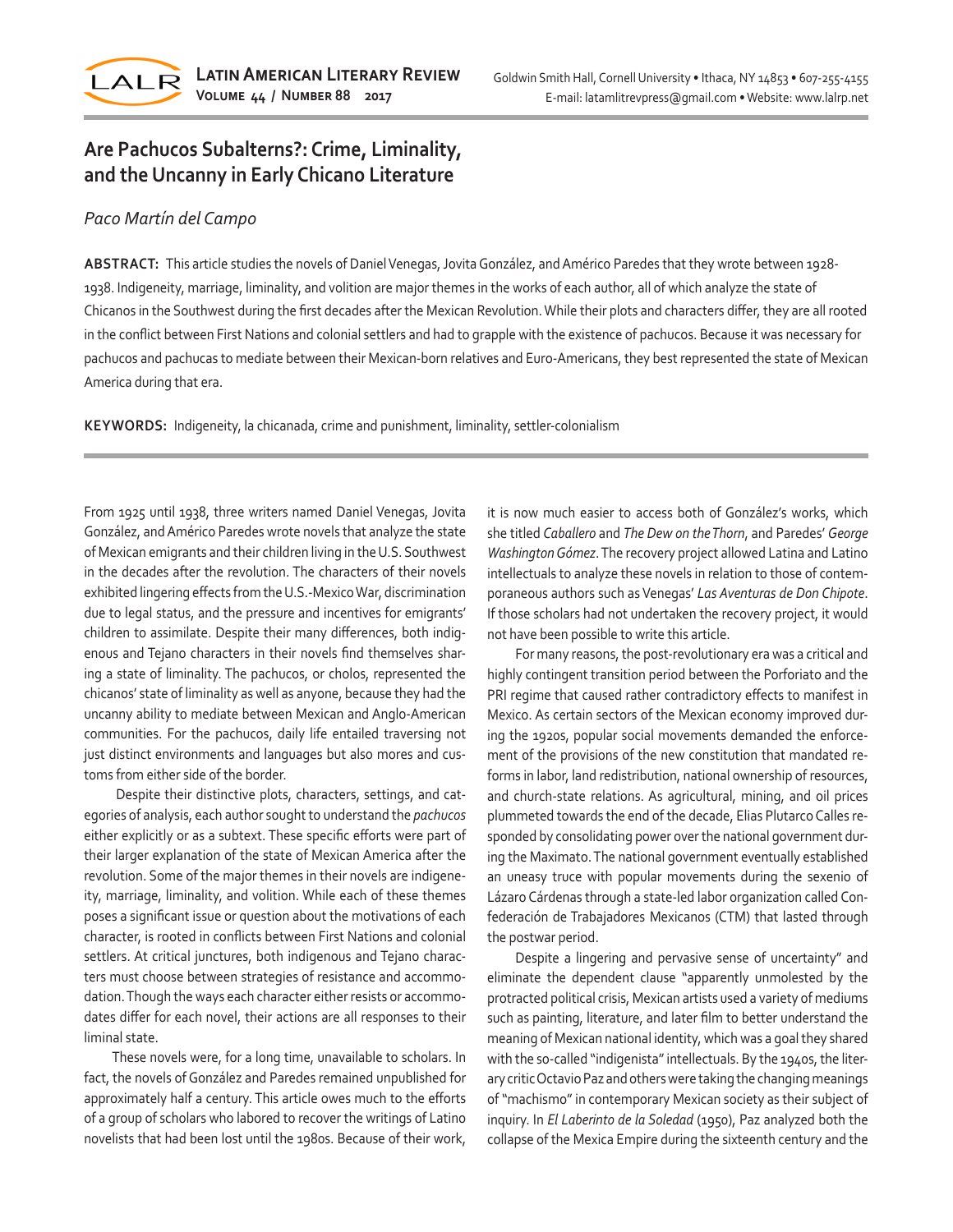*pachucos* (who were also known as "Zoot Suiters") who emerged in East Los Angeles during the decades after the revolution. For Paz, both the history of Spanish colonization in Mesoamerica and the present state of Mexican-American youth in the U.S. were essential for understanding *lo mexicano*. Some scholars such as Carlos Monsiváis argued later in the century that it was this "golden age" of cinema during the 1940s and 1950s that the controversial, "modern" notion of machismo originated.

If the works of Venegas, González, and Paredes were part of this larger effort by intellectuals to examine the crisis of masculinity in post-revolutionary Mexico, those authors wrote also had to answer an additional set of questions related to emigration. While the novelists wrote about typical themes related to immigration stories like language acquisition, family unification, and educational attainment, they also had to confront that which was particular about Mexican migration to the U.S. By some estimates, approximately 1,500,000 Mexicans emigrated north of the border from 1900 until 1940. The major issues these authors considered in their writing were the U.S.-Mexico War, mass deportations and repatriations, and segregation in the U.S. Southwest. It turned out that sharing a land border with the U.S. was a peculiar experience indeed.

As is true for any writer, Venegas, González, and Paredes' personal background and circumstances while living in the U.S. had a tremendous influence on their work. Previously, Venegas had worked as a writer for two Spanish-language newspapers in Los Angeles, *El Heraldo de México* and *La Opinión*. At various times during his stay in the U.S., he also worked for the Southern Pacific railroad in the Southwest, led a theater company, and published a periodical, *El Malcriado*, which was also his writing pseudonym. *El Malcriado* was, of course, also the name of the United Farm Workers' official newspaper during the 1960s and 1970s. While reporting for *El Heraldo* and *La Opinión*, Venegas collected testimonies from many Mexican emigrants living in the U.S. Soon after the publication of his novel in *El Heraldo* during 1928, Venegas joined one of the first groups of *repatriados*, who, in this case, were mostly white-collar writers from Mexico.

Many scholars consider *Las Aventuras* among the first, if not the first, chicano novel. The novel's protagonist, Don Chipote, is a composite character based on the emigrants Venegas encountered during the mid-1920s. After leaving his family to search for work in the U.S., Don Chipote joins a group of his "Chipotesca familia," whom the narrator describes alternatively as "braceros" or "chicanos." The story revolves around Don Chipote and the Chipotesca familia as they make the typical ride on the South Pacific from El Paso to Los Angeles in search of higher wages. It is worth noting that in Venegas' novel, the the term 'chicanos' referred to undocumented emigrants from Mexico. By the 1970s, the meaning of the term changed to include their children born in the U.S.

While Venegas wrote his novel based on the testimonies from Mexican emigrants, Jovita González used historical fiction—and most likely oral history—to understand the origins of the crisis of

masculinity in South Texas. González set both of her two unpublished novels, *The Dew on the Thorn* (which remained unfinished) and *Caballero*, in Texas during the first half of the nineteenth century. Both describe how "the Border People" adjust to U.S. rule during the U.S.-Mexico War as the U.S.' victory causes a crisis in the selfimage of hacendados and rancheros who live in the region. That crisis is represented best by the decline of the prominent hacendado Santiago, who is the great-grandson of the first surveyor, Ramón, who received one of the first land grants from the Spanish viceroy during the 1740s.

González evidently had much insight into the inner workings of Tejano society during the early nineteenth century. In each of her novels, plot development and character motivations are rooted in social relations between indigenous people and Spaniards living on the hacienda. While the attitudes of hacendados range from a genuine desire to educate indigenous people to unabashed racism and prejudice, social life in every hacienda is characterized more than anything by the competition for prestige among hacendados and rancheros. Though they only realize it after they lose their sovereignty, hacendados' paternalist ideology proves to be quite precarious when their self-image is contradicted by the consequences of military defeat. One of González's most provocative suggestions was that at least some Tejanos of the present might repeat the past mistakes of hacendados such as Santiago.

South Texas was home of several writers whose work during the 1930s became centerpieces of the recovery project. One of González's contemporaries was a young, cisgender Tejano named Américo Paredes. His unfinished novel, *George Washington Gómez*, describes the education of a Tejano adolescent named Guálinto known later as George—who is comes of age during that pivotal decade. Born in Brownsville on September 3, 1915, Paredes was, like González, a descendent of Tejanos who had arrived at the end of the eighteenth century. Also like her, Paredes used historical fiction to analyze the decisions made by the novels' protagonist. However, in *George Washington Gómez*, the major event that bears its influence on the present is not the U.S.-Mexico War but rather the Mexican Revolution.

While both novels share a certain degree of historicity, *George Washington Gómez* also differed from González's work in terms of its protagonists, narrative style, and categories of analysis. Paredes' uses a nonlinear narrative that oscillates between Guálinto's formative experiences during adolescence and a critical event—the death of his father—that occurred shortly after his birth while the revolution was unfolding on both sides of the border. Paredes' novel is also notable for its reliance on psychoanalytic methods. In his story, the struggle between Don Quixote and Sancho Panza exists only within the mind of Guálinto. Similarly to González's question about the impact of the U.S.-Mexico War on the collective psyche of the Border People, Paredes asks whether his decisions as an adult are at least in part the result of unresolved traumas from his adolescence.

Each of the Tejano novelists wrote about people who had be-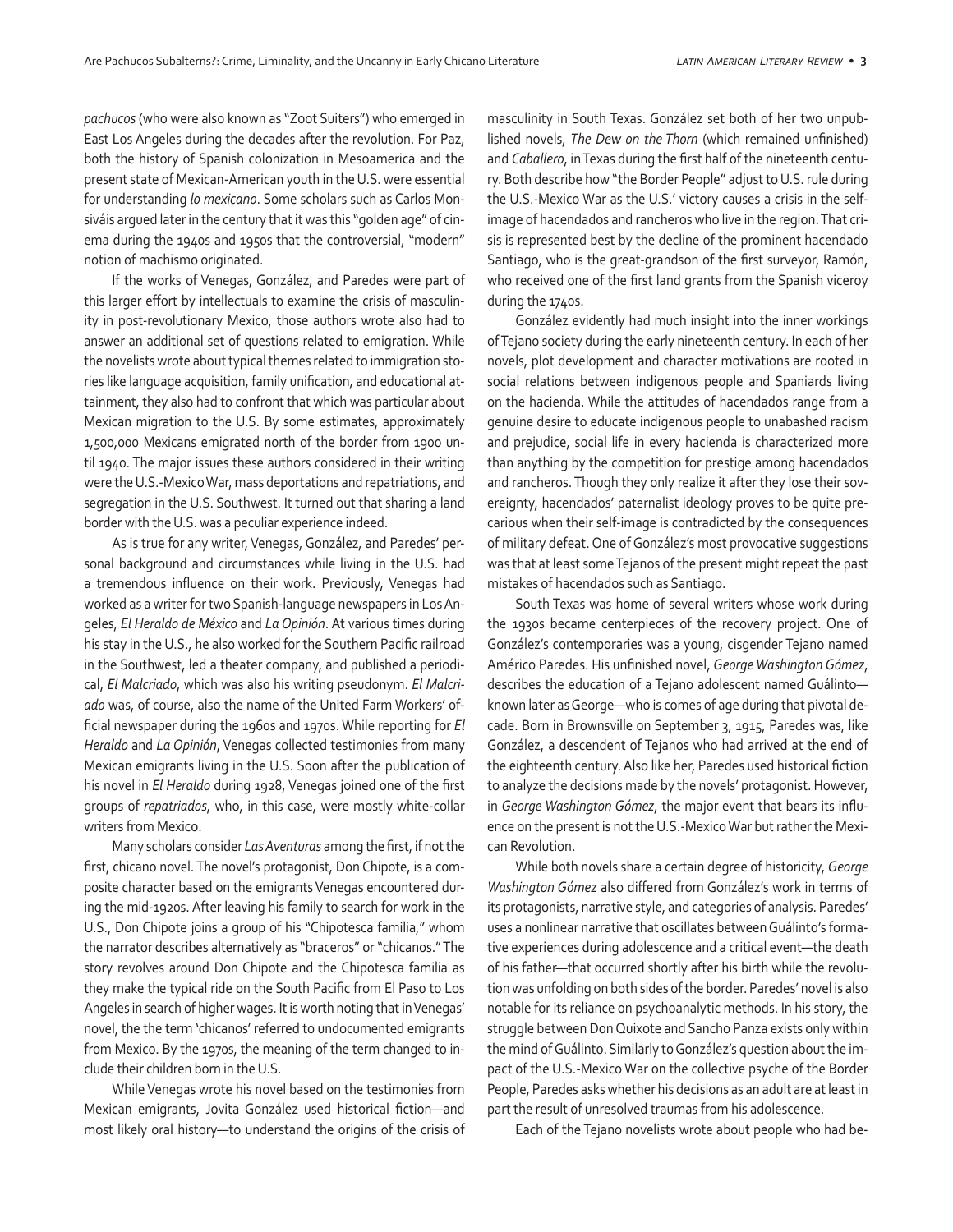come accustomed not only to living in a region that was located between two states but also two sets of competing narratives about history and national identity. Within each of those sets of narratives were also different understandings about the causes of racism in society. Despite being accustomed to living in that region, Venegas' and theirs works suggest that many were still trying to make sense of the particular experiences of Chicanos in the Southwest. The arrival of many Mexican emigrants after the revolution did not change this question as much as increase the stakes of answering it, and the same was true for the emergence of pachucos who lived in the cities and towns of the region. What was each author's theory about the circumstances that their indigenous and Tejano protagonists confronted? What was the significance of the pachucos for them?

Any attempt to understand Mexican history and politics must consider the place of indigenous people. In each novel, indigeneity is never presented in a vacuum. Rather, it exists in conflict with settler-colonialism. Indeed, it is this continuing conflict that drives plot development and causes any notion of a shared national identity to be inherently tenuous at best. The ways that those conflicts between indigeneity and settler-colonialism become apparent vary for each novel. Between them, the major sites of conflict between indigeneity and Euro-American colonizers are family unification, authority on the hacienda, and the individual psyche of Guálinto/ George. Moreover, these conflicts over the meaning of national identity are linked with labor, migration, religion, and citizenship. Yet in every novel, the meaning of national identity is characterized by the conflict between indigeneity and settler-colonialism

To best describe how each author defines indigeneity in relation to labor, migration, religion, and citizenship, it is worth making a short digression on the specific post-revolutionary moments in which each author wrote their stories. Venegas published his story after a series of emigrations by Mexicans to the U.S. from 1923 until 1927. In fact, Don Chipote's journey from El Paso to Los Angeles on the Southern Pacific is one that many Mexican emigrants made after crossing the border in those years. In contrast, González and Paredes attempted to publish their novels during the labor upheavals of the mid-1930s. In South Texas, agricultural workers– first onion pickers and then pecan shellers—attempted to organize unions throughout the decade. These efforts culminated with the massive pecan shellers' strike that occurred in San Antonio from January until May of 1938, for which the Communist labor organizer Emma Tenayuca became the most recognizable leader. Both the epilogue of *George Washington Gómez* and the refusal of several printers to publish *Caballero* from 1937-8 need to be understood in the context of these organizing drives by agricultural workers in South Texas during the 1930s.

Evidently, contemporary events that pertained to migration and labor impacted the questions that each author attempted to answer in their novels. While its significance varies for each, the metaphor of the family is essential for understanding the definition of national identity. For obvious reasons, the metaphor of family

does not represent the inner conflict between indigeneity and empire adequately. Even so, family reunification functions as a plot device that is also a metaphor for the well-being of the polity. In other words, the changing state of families represents for each author the well-being of the community they represent. Between the three authors, the well-being of characters' families can refer to either the future of indigenous people or Tejanos. For each author, the changing state of families represents the well-being of the community more generally. The reunification or division of a character's family represents the future well-being of whichever polity is signified by that character.

Though he wrote earlier than González and Paredes, Venegas' story differs in a number of other, important ways. Of these novels, the interrelated issues of citizenship and indigeneity are most salient in Las Aventuras, since Venegas' unstated implication is that the chicanos are mostly indigenous people. Don Chipote and his fellow chicanos are subjugated to both inhumane degrees of exploitation and social and political exclusion during their time in the U.S. Venegas' unstated implication is that the chicanos are mostly indigenous people. Together, the "Chipotesca familia" encounters both ruthless Mexican contractors and people whose appearance is similar to his but do not speak or understand Spanish. The pivotal event occurs at the end when U.S. immigration officials deport Los Chipotes, which is the climax of a crisis that grows throughout the novel. Venegas presents Don Chipote's journey as a nightmarish journey that results from his contradictory state of being both indigenous and undocumented. In the U.S., the chicano migrants are both native and foreign.

Whereas neither Guálinto/George nor his U.S-born wife and child risk deportation in *George Washington Gómez*, Don Chipote is constantly reminded of his legal status throughout the novel. For Venegas, the degree of exploitation of Don Chipote and other Mexican emigrants, coupled with both their socio-political exclusion and separation from their families, was why they should return to Mexico. The fact that Venegas wrote his story based on real testimonies by Mexican emigrants makes his novel ring authentically and adds credibility to his argument. Yet their reasons for emigrating to the U.S. should not be reduced to either naiveté or being duped by dishonest labor recruiters. Rather, the negative consequences of their decision need to considered alongside those of *not* emigrating. The so-called "the income-consumption gap" in the Mexican countryside was as likely, if not more likely, to be a motivation for emigration.

For Venegas, the crucial question was whether emigration was worth the price of extreme exploitation and social and political exclusion. While chicanos of *Las Aventuras* lack citizenship, González's *Caballero* suggests that the means by which indigenous characters could achieve political inclusion was through piety. Though indigeneity and labor are also connected for González, religion and piety are essential for notions of citizenship on the hacienda in her novel. In *Caballero*, José and Tecla represent the biblical figures of Mary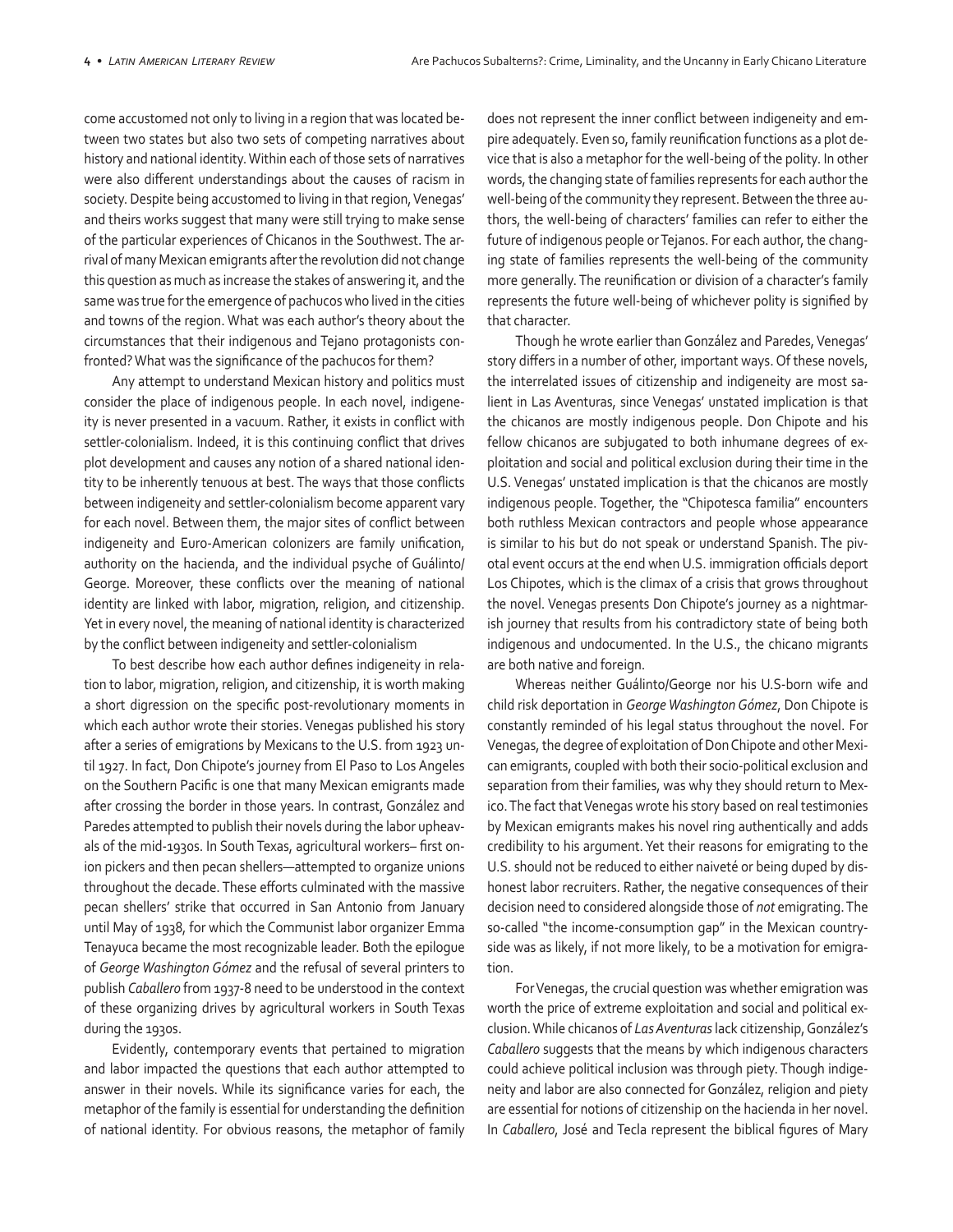and Joseph, which is why Tecla gives birth to their son in their *jacal*. Though they were excluded from the competition for prestige because they are native, Christian doctrine offered them the possibility of grace in the eternal world. This, of course, was part of a much older ecclesiastical debate over how to reconcile indigeneity and Christianity. González's interpretation was strikingly similar to what left-wing Catholics later called "the preferential option for the poor."

As with the novels of Venegas and González, a major tension in Paredes' story is the relation of indigenous people in national identity. In *George Washington Gómez*, Paredes also raises the question of whether it is even possible for U.S.-born Tejanos could reconcile indigeneity and national identity. Paredes' answer to this question revolves around the individual identity of the title character. The title points to the central tension of Guálinto's individual identity, which is, in part, the result of his father's misunderstanding of U.S. history. His father, Gumersindo, named him after the independenceera general under the incorrect assumption that Washington had emancipated his slaves. Towards the end of the novel, Guálinto's learns that his nickname is a mispronunciation of the Cuauhtémoc (246). Guálinto's relationship with indigeneity is also demonstrated through his schooling, especially his memories—or lack thereof of a student who sat next to him in Mrs. Cornelius's class, to whom he refers only as "La India." Yet it is Guálinto's decision to separate himself from Mexicans in South Texas as an adult that provides an answer to Paredes' question.

George's renunciation of indigeneity is not just an assertion of his new identity as an individual, but rather it is a decision that must be understood as particular to the post-revolutionary period. For Paredes, the future of the younger Guálinto had implications for not just Tejano youth but also the meaning of the revolution itself. Out of the latter come two competing narratives about Mexican national identity. Gumersindo and his brother (Guálinto's uncle) Feliciano, each represent one of two philosophies. Gumersindo is devoutly Catholic and fears the consequences of teaching his son to distrust Anglo-Americans. He believes in the possibility of social harmony. In contrast, Feliciano moved to northern Mexico while he was young and subsequently became an anti-clerical. Unlike his brother, "the Border Mexican knew there was no brotherhood of men" (19). This debate had as much to do—if not more—with conflicts between indigeneity and the Mexican state as those between labor and capital.

Much of the novel's plot development is driven by the tension between the worldviews of Gumersindo and the younger Feliciano. It is, tragically, George's actions as an adult that allow the older Feliciano to judge who was correct. In Part V, George returns to his hometown of Jonesville and informs his uncle that he is working in border security and counter-intelligence for the Army. Specifically, he has returned to spy on the wife of Antonio Prieto's wife, who is intended to represent the Tejana labor organizer Emma Tenayuca. In the last scene, the older Feliciano learns that George's motivation has changed from a genuine desire "lead the people" of South Texas to merely advancing his own career interests. In private, George tells him he believes the future of "Mexican greasers" will be limited to working in "unskilled" occupations. The story ends after the aging Feliciano realizes the younger Feliciano was correct.

Though their precise circumstances differ in each novel, every character's proximity to indignity is what determines more than anything their social, political, and economic constraints. Whether as constituting national identity or being "the other" to it, what they share in common is that indigeneity is both essential for defining national identity and is connected with labor, migration, religion, and citizenship. The sites where national identity is contested vary from the family, the hacienda, and the mind of George. For all of them, however, the family was an apt metaphor that defined national identity. While González posits that religion and piety offered José and Tecla a means of achieving social inclusion, Venegas and Paredes both suggest that indigeneity and citizenship were mutually exclusive for those remained in the U.S.

In these early Chicano novels, the formation of families—with all its contingency—functions both as a device for plot development and a symbol for the well-being of the nation. Furthermore, each author uses marriage to represent both what is and is not possible for both the union itself and the nation. Its relation with plot development is not just through its characters' desires for prestige. Rather, marriage is contingent, and it is related closely with competing narratives about national identity. Marriage for indigenous characters is defined by preservation and is contingent on the realities of labor and migration. In contrast, marriage for the Tejano writers connotes the possibility of social harmony with Anglo-Americans in the future and is contingent on evaluation of character and especially the capacity for reciprocity.

For the Tejano characters in *Caballero* and *George Washington Gómez*, the union of two families through marriage—whether between two Tejano families or with an Anglo-American family—is is central to the general competition for land, prestige, and authority. In *Caballero*, intermarriage is both a direct consequence of and symbolizes the hacendados' loss of authority during the war. Like the adult George of George Washington Gómez, the characters of that novel are motivated by their desire for prestige. For George, the possibility of losing prestige is connected not with the outcome of the war (or marriage with an indigenous character) but rather being associated with Mexican residents of South Texas. Despite their different circumstances, the Tejano characters of both novels seek marriage as part of their more general pursuit of authority.

Though it certainly also holds great significance for *George Washington Gómez*, in both of González's novels marriage is central for the general competition for land and prestige. This is most evident in the author's description of rituals surrounding marriage. For example, the title *The Dew on the Thorn* refers to one of two possible heteronormative rituals related to courtship. The "dew on the thorn" could signify either the water that rancheros use to wash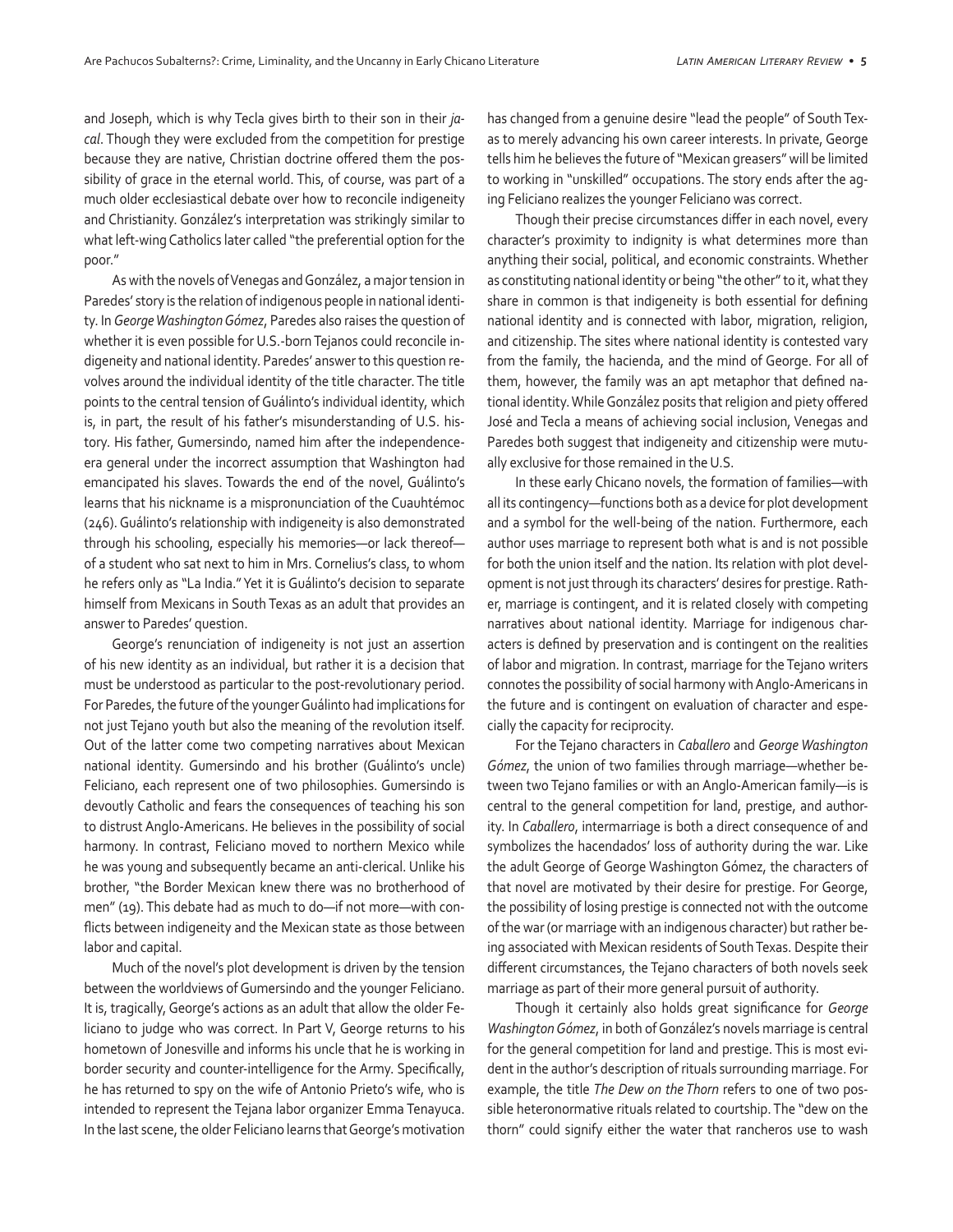their beards in the morning and make themselves presentable in the morning or to a ritual practiced by women before the feast of St. John. While those rituals assumed the exclusion of indigenous characters, in *Caballero*, the possibility of marriage in *Caballero* is tied more closely with the state of relations with Anglo-American settlers. The U.S.-Mexico War disrupts older courtship practices by introducing new competitors that also seek to use marriage to gain land, authority, and prestige. This underlying conflict is what drives the plot of González's second novel.

In both *Caballero* and *George Washington Gómez*, a key juncture in the plot emerges when a Spanish-Tejano protagonist decides to marry an Anglo-American person. For Susanita and other Spanish-Tejanas on the hacienda, the question of whether Anglo-Americans can be trusted can be answered, at least in part, by assessing their viability as husbands. They judge Warrener to be trustworthy, because he respects the piety of Tejanas, learns Spanish, and converts to Catholicism. In contrast, other Anglo-American male characters, such as the surveyor, McLane, are judged more negatively. His marriage to Susanita's sister, Angela, is suspect, because he refuses to convert to Catholicism (213). The issue is not about religion so such as character and intentions. Assuming González did indeed approve of Warrener's character, the crucial question is whether he or McHale is most representative of Anglo-American settlers in Texas.

Though Paredes' novel takes place almost a century after *Caballero*, intermarriage also has implications for future relations between Mexico-Tejanos and Anglo-Americans in *George Washington Gómez*. However, Paredes is also concerned with how the motivations of George change between adolescence and adulthood. While George's initial attraction to Ellen while they were college students was because she was studying migrant labor in Central Texas and her family was originally from South Texas, George's comments in the epilogue express a different set of motivations. George's motivations are rooted in his desires. George does not wish for Ellen (nor presumably their son) to learn Spanish. Upon returning to South Texas as an adult, George's "official story" is that the after law school he began working for an urban developer, and they will soon move away from South Texas. He no longer wants to "be a leader of the people" of the Rio Grande Valley.

As with the character Warrener of *Caballero*, the meaning of intermarriage is connected with character motivations and also functions as a measure for the future of Tejano-U.S. relations. Yet with *George Washington Gómez*, the character in question is not the Anglo-American partner but rather the protagonist George. More significant than Ellen's ethnicity is how George remains motivated by his lingering resentment towards his "first love," María Elena. His ill feelings of towards the memory María Elena is not just an obsession with love lost. Rather, it also represents his inner conflict over national identity. As an adult, George desires Ellen at least in part because she is not María Elena. His contradictory desires become apparent during their wedding night (284). While it may not have been his original intent, their marriage becomes one of George's methods for renouncing his Mexican heritage for the sake of "pursuing privilege and prestige.

Like the metaphor of family, marriage describes the boundaries of national identity and the future of the polity in each of these novels. For indigenous characters, the preservation of marriage like family re-unification—represent the possibility of maintaining at least some degree of autonomy. For Tejano characters, it is also a metaphor for the changing state of relations with Anglo-American settlers and the possibility of peace between two states that share a large land border. While Tejano families can determine whether a potential partner is acceptable based their evaluation of the character of the partnership, it remains uncertain whether peace will continue for future generations. Moreover, González's concern with the history of the U.S.-Mexico War and Paredes' psychology of his protagonist also point to the precariousness of such an accord. For both of the Tejano authors, the traumas of past conflicts linger in the present.

Though they are born and live in different circumstances, both the indigenous and Spanish-Tejano protagonists of each novel live in an arid, desert land that is also the border between two nationstates. As a result, all of them are, to some extent, caught in a state of liminality. However, the ways that their state of liminality manifest differ according to time, place, and their proximity to indigeneity. While both the hacendados and rancheros of *Caballero* and George of *George Washington Gómez* have privileges that arguably offer an opportunity to escape by distancing themselves from Mexicans, it is Don Chipote who risks being labeled as criminal due to his nationality, legal status, and the neighborhoods in which he resides. Even the newfound autonomy of José and Tecla at the end of *Caballero* is relatively circumscribed by the need to find employment from either Anglo-American or Tejano landowners.

In *Las Aventuras*, the liminal state of the chicanos is more acute, and it is the result of their inhumane treatment as often indigenous people who are "superexploited." That is, they work within U.S. markets while being excluded from access to quality employment, housing, medical care, and (if they have re-united with their families) schools. It becomes evident soon after his crossing that Don's Chipote's situation is worse than more privileged chicanos when police officers arrest him with the mistaken assumption that he is inebriated. Upon reaching Los Angeles, Don Chipote lives in a hotel that is also a brothel. For Venegas, the canine character named Sufrelambre, the unemployed, and *cholos/pachucos* each represent to some degree the state of liminality for Mexican emigrants living in the U.S. Don Chipote, like many chicano migrants in the U.S., could not escape the world of *cholos* and *la clase de desgraciados*.

Though the cholos, the unemployed, and Sufrelambre all live in a segregated neighborhoods, it is the cholos who bear the mark of criminality most distinctly. Though they are essential for his story, Venegas both understands and misunderstands the cholos. He understood them in that, like any other group of immigrants, Mexi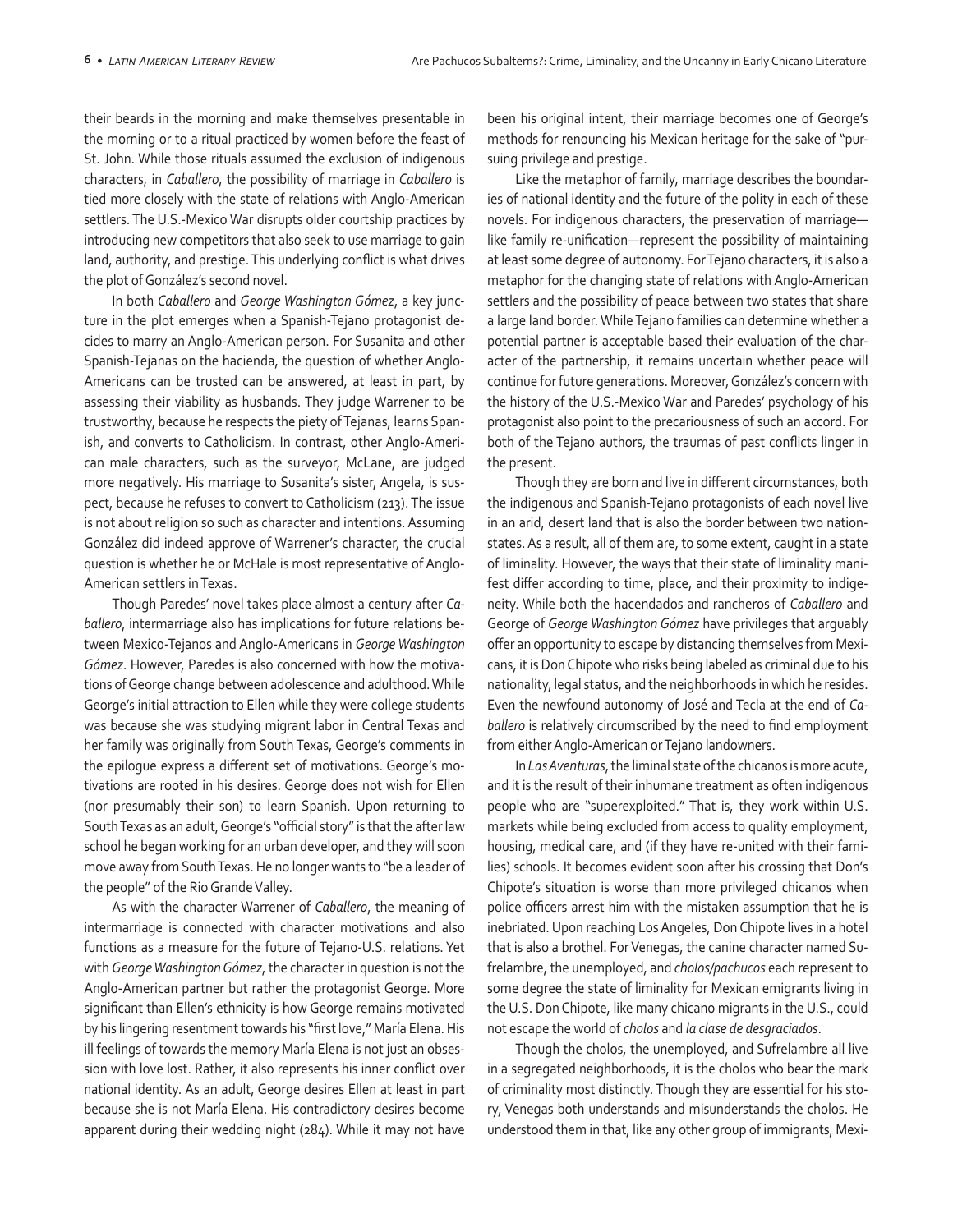can emigrants moved to the U.S. in search of a better life for their families. For him, it is the cholos, or what many in East Los Angeles then called "*pachucos*," who are most indicative of the foreboding future of Mexican emigrants who make this decision. The author believed the pachucos spoke "neither English nor Spanish,' which suggested to him that they could not belong to either nation. While he saw their state as a warning, Venegas would have found their group identity to be uncanny. That is, their speech and their mannerisms were both familiar and unfamiliar to him. They were not Mexican, yet they reminded him of "home."

If Venegas' novel elicits a certain fascination with the pachucos, the epilogue of *George Washington Gómez* offers a much sterner warning. George's uses the pejorative term "Mexican greasers," which is an expression that holds several possible meanings. One is that it expresses acceptance, if not allegiance, to the notion that Mexicans, and particularly Mexican youth, are criminals. For him, they have no potential. Yet his utterance is also an act of sublimation. That is, by casting the Mexican youth as criminals, he can express his racist sentiments terms that are more acceptable in civil society. Lastly, George's uses the slur in hopes of escaping, or even transcending, his liminal state. His use of the pejorative is both a conscious (if habitual) attempt to separate himself from Mexican youth and an unconscious expression of his private insecurities. He fears he will always be perceived as Mexican.

Whether or not he actually *can* escape his liminal state, each possible meaning of his utterance is evidence of the rhetorical power that the label of criminality holds. It carries the weight of legal authority, sets the terms of inclusion, and makes social and political divisions apparent. While the label of criminality enables George to validate his racist sentiments, this is not intended to suggest that *all* concerns about crime are invalid. Had he at least referred to specific instances of such criminal acts, then he could perhaps have asked more challenging questions about the continued issue of crime in chicano neighborhoods. But by referring to them as "Mexican greasers," George conflated criminal acts with national origins. Instead of citing specific evidence or examples, he labeled all Mexicans as criminals.

Of course, it is not only among Chicanos that crime and punishment delineates the limits of social inclusion and exclusion. It may very well be that it is a fundamental characteristic of criminal law in general. Nevertheless, the pachucas and pachucos did not only have to navigate between respectability and criminality. They also lived between two nations that share a land border. The pachucos, then, were uncanny because they had to traverse boundaries both within the social hierarchy and conflicting national narratives from either side of the border. Even if they rarely, if ever, returned to Mexico, they had to learn how to "code-switch" between two languages. It was they who mediated between Mexican emigrants and civil society north of the border. They adapted by traversing between those two worlds. Because they could not leave, they they adjust to their state of liminality through practical adjustments.

If the protagonists of these novels lived to some degree in a state of liminality to some degree, to what extent do they have volition to escape it? Despite their different circumstances (which was not just due to their proximity to indigeneity but also the time and place in which they lived), both indigenous and Tejano characters must choose between the strategies of resistance and accommodation. While Don Chipote's resistance comes in the form of seeking unity with both his family and his fellow Chicanos, José and Tecla exercise their newfound volition by leaving the hacienda and seeking better wages by working for Anglo-American employers. In contrast, the actions of Ramón, Álvaro, and Don Gabriel represent the ways in which Spanish-Tejanos could either resist or accommodate from 1836-1848. George, of course, decides to accommodate the pressures and incentives to assimilate by separating himself from the pachucos.

A trope throughout *Las Aventuras* is Venegas' description of the various characteristics of "la chicanada" that the Chipotesca familia express during their journey from Texas to southern California. The expression of la chicanada is what defines the will of the Chipotesca familia. Its essence is the migrants' ability to keep a good sense of humor, despite feeling the pangs of hunger, exhaustion, and homesickness. In anticipation of their arrival, Chicanos' often burst spontaneously into guitar-playing, singing, and dancing during their journey to Los Angeles in a Southern Pacific railroad car. These outbursts out not mere 'coping mechanisms but rather they both expressions of unity and acts of resistance to the pervasive sense of uncertainty. Their ability to keep their sense of humor and to have fun demonstrates their continued resilience and their refusal to become despondent. They are oppressed, and yet they can still exert their will in such a way that they will not only be defined as such.

While only Venegas makes the protagonist of his story an indigenous person, the future of indigeneity is what creates the stakes for all three writers. Like Don Chipote, indigenous characters of *Caballero* do have a degree of volition. Unlike Venegas and Paredes (not to mention the hacendados of *Caballero*), José and Tecla exercise their volition by taking advantage of crisis of authority that results from the U.S.-Mexico War. The presence of a new group of settlers offers them a recourse to seek better wages from someone other than the hacendados, which enables José to become a free laborer. Here, it should be noted that the war also led to the formal establishment of slavery in Texas. Their decision to leave Santiago's hacienda is the starkest measure of the hacendados' crisis of masculinity.

 Volition for Don Chipote and José and Tecla is defined by their ability to maintain family bonds and find a better life. In contrast, the characters of Ramón, Álvaro, and Don Gabriel offer a range of possible responses to the war for Spanish-Tejano male characters in González's novel. However, any attempt to interpret the intents and meanings behind their actions must ascertain the significance of the fact that González co-authored the story with Eva Raleigh.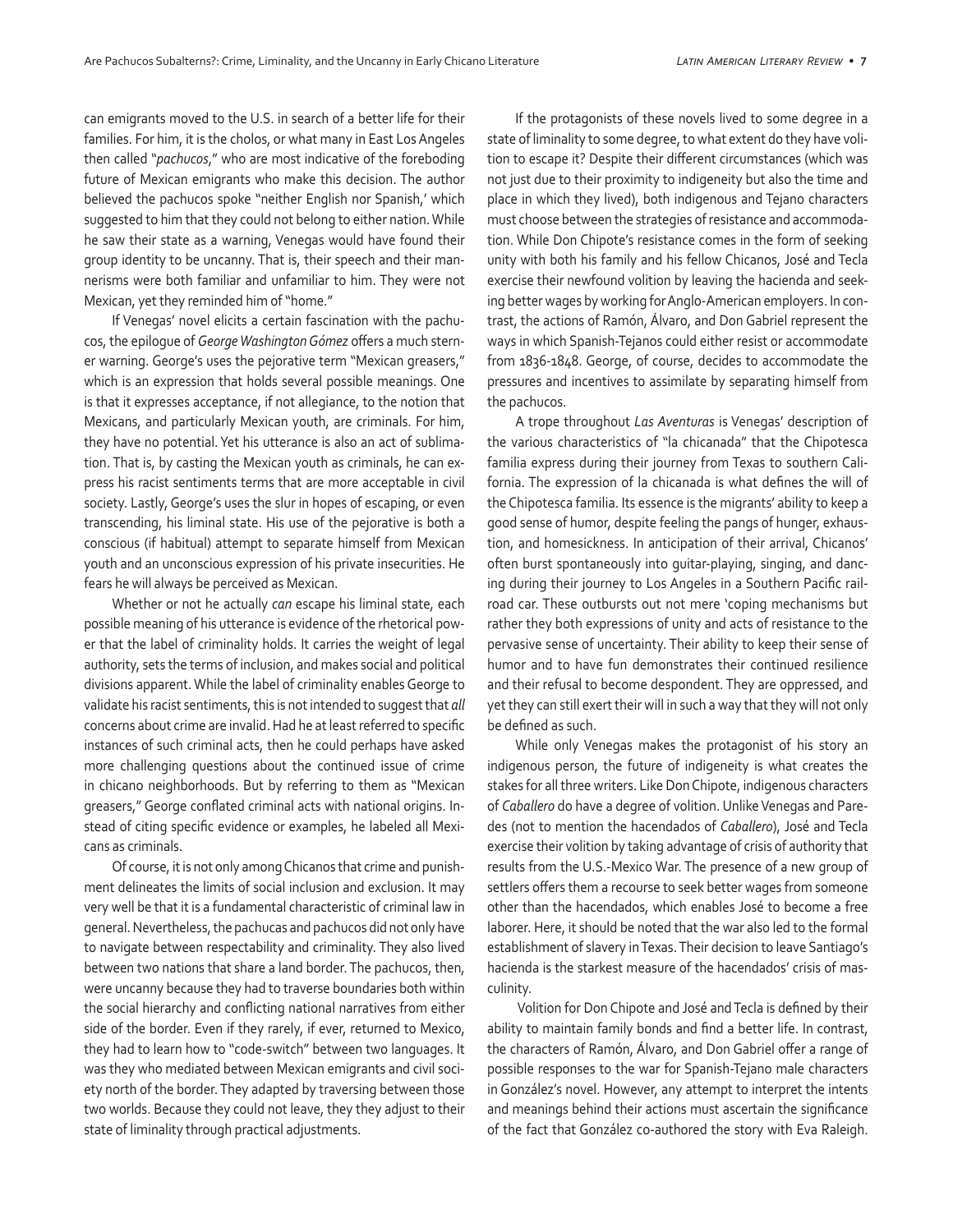The Chicano literary scholar José Limón has argued it is likely that González created the characters and that Eva Raleigh wrote most of the plot. If Limón is correct, then we can ascertain González's true intent for the novel more by analyzing the particular attributes of Ramón, Álvaro, and Gabriel as *characters* than how their actions relate to the novel's plot development. Between them, one can decipher the degree of volition that the hacendados had after their military defeat.

While each of these characters has known peace, all of their actions in the novel take place during a time of war. In a flashback to 1836, Santiago's brother, Ramón, returns from battle with Anglo-American rebels and reports that Santa Anna's forces had been defeated. After his father, Francisco, castigates him for fleeing and acknowledging his cowardice during the fight, Ramón returns to the frontlines and dies fighting the rebels. As U.S. forces cross the border and invade central Mexico ten years later, Santiago's son, Álvaro, decides to join the *guerrilleros*, only to be captured by Warrener. In exchange for his release, Warrener demands permission to marry Santiago's daughter, Susanita. While Ramón and Álvaro choose resistance (albeit at very different moments during the conflict between Mexico and the U.S.), Gabriel chooses accommodation. Gabriel argues initially for selling lands to Anglo-Americans and begins to supplicate favor from McHale.

The roots of the hacendados' crisis of masculinity lie in the fact that the U.S.-Mexico War ends the possibility of overt resistance. In part because the hacendados cannot accept their new situation, leadership must come from elsewhere. Another part of the problem also has to do with demographic changes caused by the war. The deaths of *caballeros* such as Ramón have a negative impact on the social economy amongst Tejanos, which causes the very meaning of honor to change. The familiar notion of honor has been replaced by its opposite, which is the *lack* of honor. This assumes, of course, that it had been previously been possible to attain honor under the hacendados' old regime. Whether or not such honor had actually been attainable, demographic problems would also have been a salient issue during the decades after the Mexican Revolution. In the decades after the revolution, this issue would have been especially salient.

While the new limits on the hacendado's volition becomes apparent throughout *Caballero*, the issue of will is raised rather suddenly during the epilogue of *George Washington Gómez*. Paredes suggests that George's experiences as an adolescent growing up in South Texas—especially in a segregated school system—left an indelible imprint on his psyche. His relationships with both his classmates and his teachers—and especially María Elena—continue to impact his desires and motivations as an adult. As a student, his teachers taught him a particular narrative that both instilled values, attitudes, and norms and discouraged him from challenging their

notions of patriotism. Though he questions this narrative as a student, by the epilogue he has embraced it. What explains his transformation? If one were to conclude that George does not have volition, it would be because he cannot escape unconscious insecurities that are rooted in traumas he experienced as an adolescent.

Though the plot of the novel does center on his experiences during adolescence, his adolescence is not what makes George use the pejorative "Mexican greaser" as an adult. The problem with this interpretation is that it mystifies the connections between history and the politics of the present. His utterance is not merely an unconscious expression of his insecurity as a Mexican-American. It is also a nationalist claim for social inclusion that is predicated on the exclusion of Mexican migrants. His associations of Mexicans with crime—along with his surveillance of a radical Latina labor organizer, his employment as an urban developer, and his tacit acceptance of segregation—are all the means by which he hopes to gain political power in the future. They are all essential parts of the narrative he has chosen for himself in his pursuit of authority. While he separates himself ideologically from the "Mexican greasers" of South Texas under his own free will, he does not realize the consequences of his decision until it is too late. He has betrayed both his family and his friends.

Like the protagonists of their novels, the authors each posited a theory that attempted to make sense of the experiences of chicanos living in the post-revolutionary era. Though their novels used different characters, plots, settings, and categories of analysis, Venegas, González, and Paredesused literary methods to analyze national identity and the inner conflict for chicanos living in the Southwest. Despite having distinctive emphases and methods, each novel evinces the themes of indigeneity, marriage, liminality, and volition. Indigenous and Tejano characters are born into circumstances that are fundamentally different, and every character must choose between resistance and accommodation. But another question remains, which is who will represent chicanos in the region?

Each of these writers had a distinct interpretation of what was causing the Border People to live in a state of liminality. Yet the stories they wrote all described people who found themselves—in some cases quite suddenly—living between two nations and facing an uncertain future. Though their presence is most notable in *Las Aventuras*, in these novels it is the *pachucos* and *pachucas* that that most represent the Border People's states of liminality in these novels. They fused languages, mores, and customs from either side of the border, which created a particular group identity that was both familiar and unfamiliar. By necessity, they traversed the boundaries of citizenship while acting as mediators between their parents and civil society in the U.S. The pachucos, more than anyone else, had the potential to be organic intellectuals for Latino communities in the U.S. Southwest.